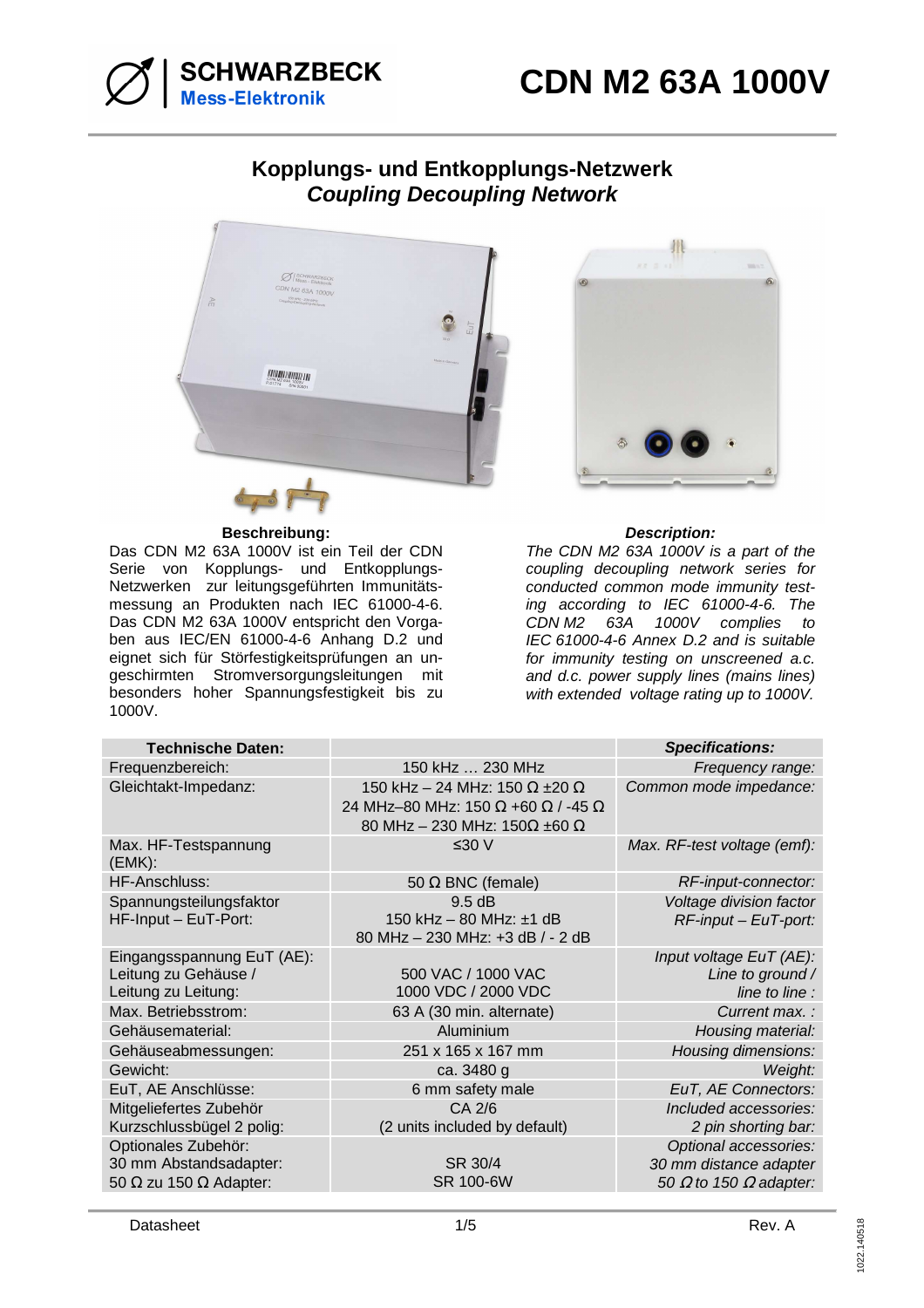

Das CDN M2 63A 1000V ist für Messungen an wechsel- und gleichspannungsbetriebenen Geräten bis 63 A Stromaufnahme vorgesehen. Ein weiteres Merkmal ist die Spannungsfestigkeit bis 400 V AC und 1000 V DC. Der Frequenzbereich umfasst 150 kHz bis 230 MHz. Im Bild 5 wird das Prinzipschaltbild gezeigt.

Alle CDNs erfüllen die Anforderungen der Normen IEC 61000-4-6 und werden mit individuellen Prüfprotokollen für die Gleichtaktimpedanz und dem Spannungsteilungsmaß ausgeliefert. Weitere typische Messdiagramme sind in Bild 3 und 4 enthalten.

Zur Überprüfung oder Kalibrierung des Messaufbaus sind diverse optional erhältliche Zubehörteile verfügbar.

## **Wichtiger Hinweis.**

**Die Kurzschlussbügel dürfen niemals verwendet werden, wenn das CDN mit dem Stromversorgungsnetz verbunden ist!** 

Parallel zu den AE-seitigen Kondensatoren sind jeweils 2 MΩ Entladewiderstände enthalten.

Die Erdung zum Messaufbau erfolgt über die leitende Grundplatte des CDN. Zusätzlich ist auf der AE-Seite ein M4 Schraubanschluss und alternativ eine 4 mm Buchse zur Erdung vorgesehen. Zur Befestigung des CDN's sind sechs 6 mm Nuten auf der nicht lackierten Grundplatte vorhanden.

Prinzipiell sind immer gegenüberliegende Anschlüsse miteinander verbunden, verwenden die gleiche Buchsenfarbe und können für beliebige Phasen verwendet werden.

Zur Erhöhung der Betriebssicherheit sind die netzspannungsführenden Anschlüsse als Sicherheitsbuchsen ausgeführt. Verwendet wird das Steckersystem "Powerline" der Firma Multi-Contact. Die Bestellbezeichnung für die Buchsen lautet:

KBT6AR-N/10-S (für 10 mm² Kabel) KBT6AR-N/16-S (für 16 mm² Kabel)

## **Achtung:**

Die Sicherheitsstecker haben eine Verriegelung. Erst wenn die Buchse bis zum Anschlag eingeführt wird löst sich die Arretierung und die Buchse lässt sich wieder ausziehen.

The CDN M2 63A 1000V is intended to inject common mode disturbance signals to power supply or mains lines (unscreened) in the frequency range from 150 kHz to 230 MHz. It can be used for DC voltages up to 1000 V (AC: 400 V) The circuitry schematics is shown in Fig. 5.

All CDNs comply to the requirements of IEC 61000-4-6. Each CDN comes with individually measured data and a calibration certificate for the common mode impedance and the voltage division factor. Further typical data can be found in fig. 3 and fig. 4.

A variety of calibration adapters and other accessories are available as options.

## **Important Note:**

**The optional shorting adapters must not be used if the CDN is connected to mains!** 

The capacitors at the AE-side are equipped with 2  $MΩ$  discharging resistors.

The connection to ground can be accomplished using the ground plane of the CDN. Additionally there is a M4 thread located at the AE side to ground as well as a 4 mm socket to connect the device to ground. The CDN is equipped with 6 mounting notches of 6 mm width at the baseplate. Corresponding terminals are always located in opposite position and can be recognized by the terminal color. They can be used for any phase.

To improve the operational safety the mains voltage-carrying connections are carried out as security sockets. The connectors system is called "Powerline" from Multicontact. The ordering code of the female connectors is:

KBT6AR-N/10-S (for 10 mm² cables) KBT6AR-N/16-S (for 16 mm² cables)

## Caution:

The safety connectors come with a selflock to avoid unintentional connection interrupts. Removal of the connector requires therefore a full push in.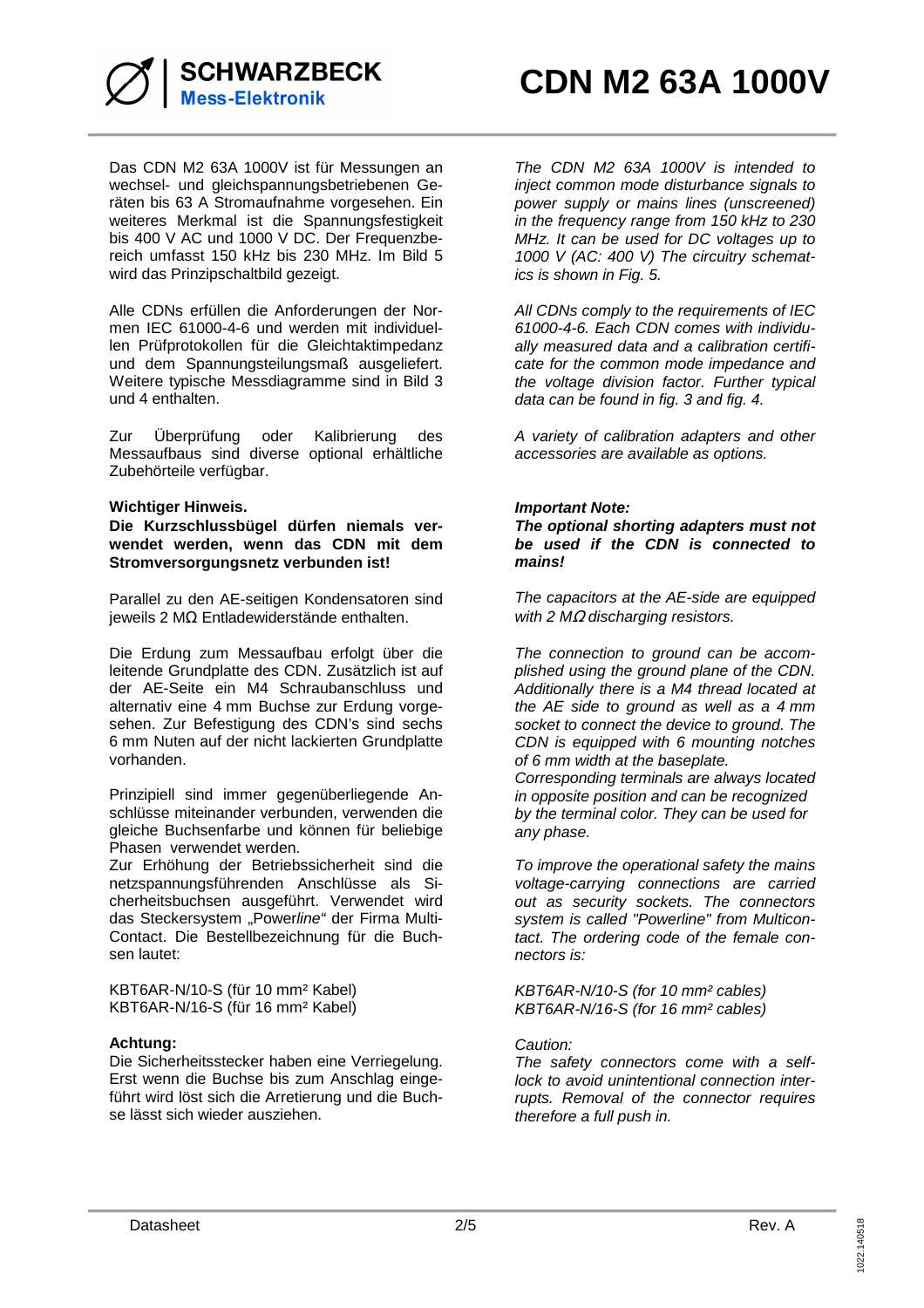**CDN M2 63A 1000V**



**SCHWARZBECK**<br>Mess-Elektronik



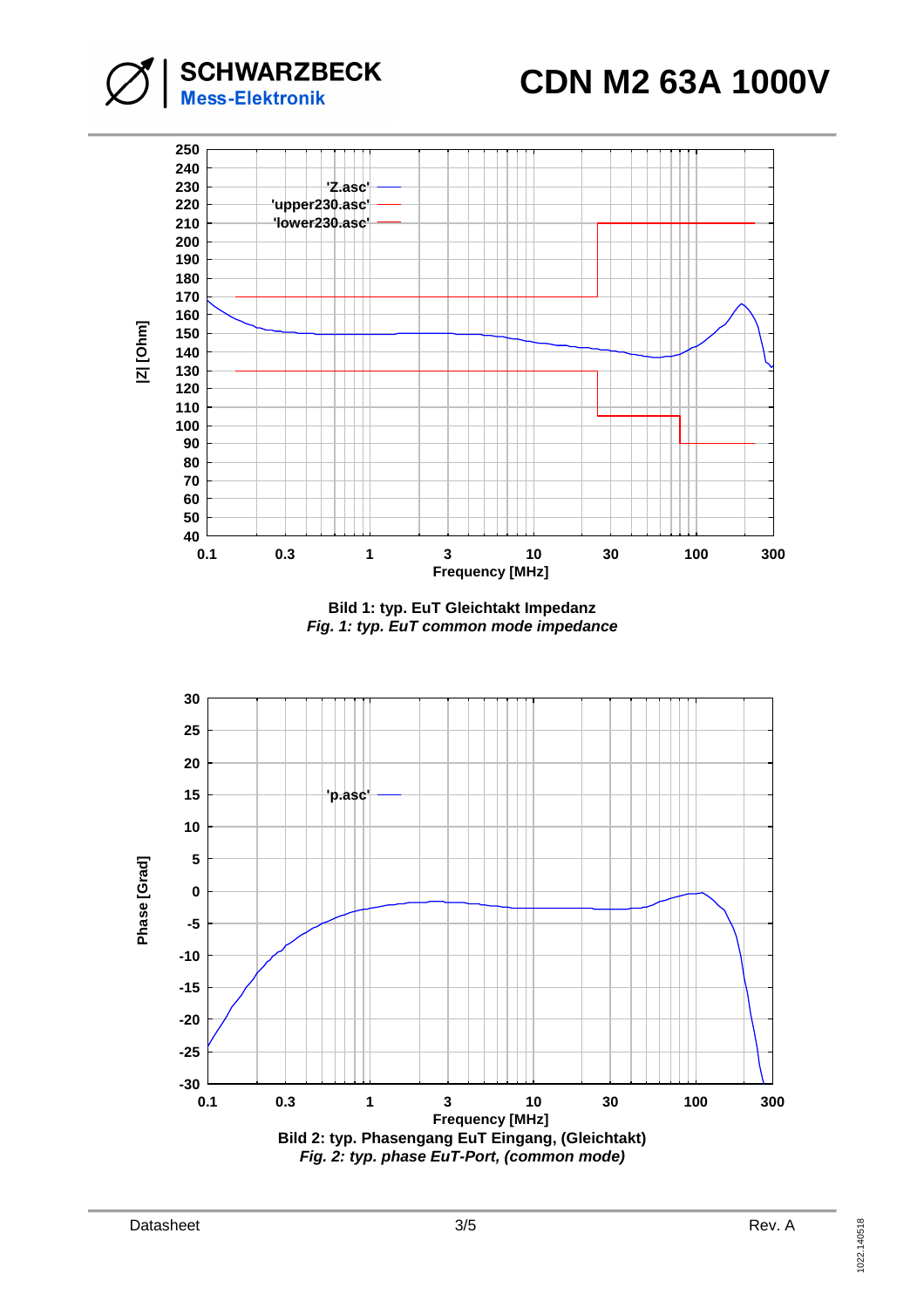**CDN M2 63A 1000V**



**Bild 3: typ. Spannungsteilungsfaktor HF-Port zu EuT-Port Fig. 3: typ. voltage division factor RF-port to EuT-port** 



**Bild 4: typ. Isolation zwischen AE und HF-Port Fig. 4: typ. Isolation between AE and RF-Port**